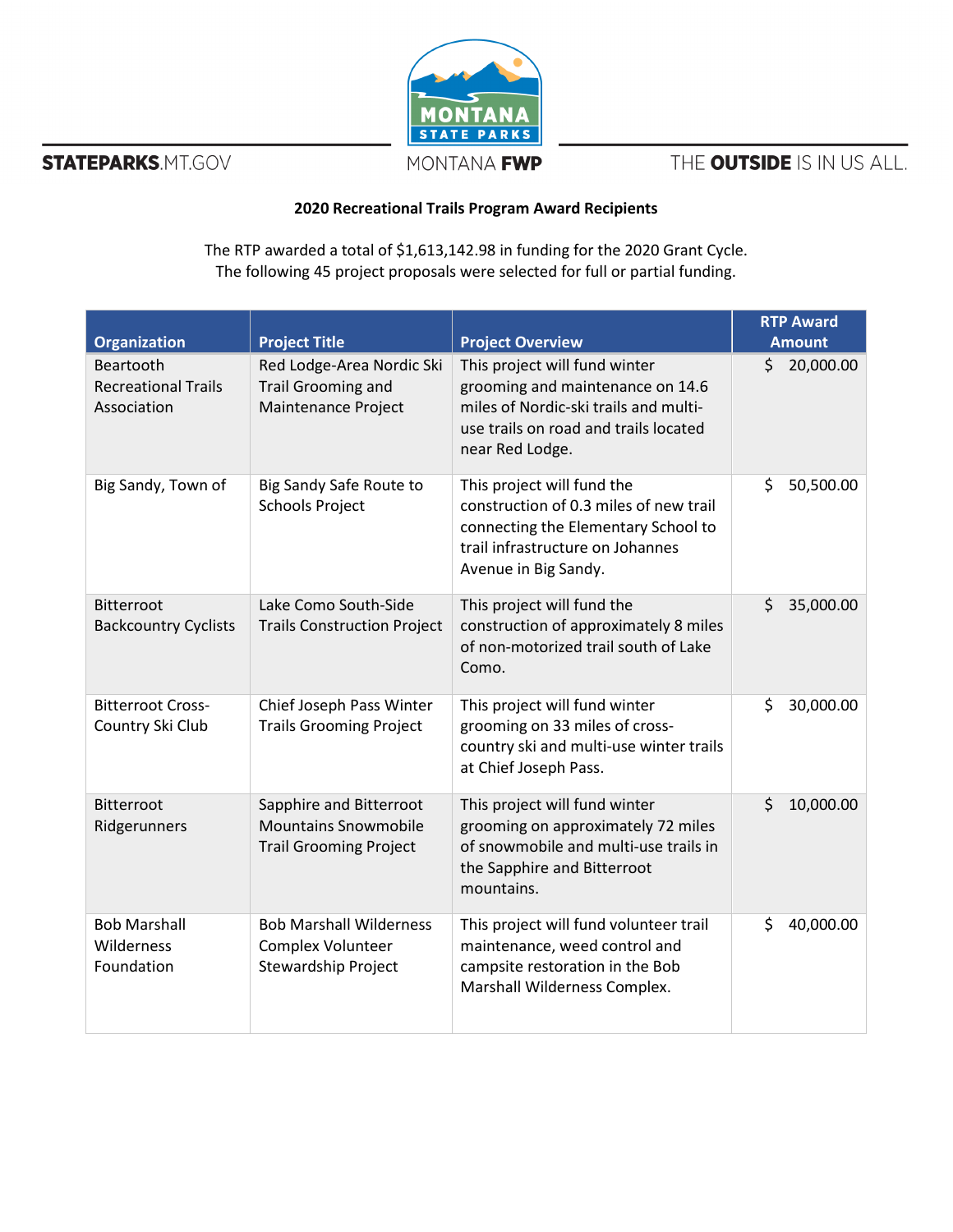| <b>Bridger Ski</b><br>Foundation      | <b>Gallatin Valley Winter</b><br>Grooming and<br>Maintenance Project                      | This project will fund winter<br>grooming and maintenance on over<br>70km of cross-country ski trails at six<br>venues in the Gallatin Valley.                                                                         | \$<br>25,000.00 |
|---------------------------------------|-------------------------------------------------------------------------------------------|------------------------------------------------------------------------------------------------------------------------------------------------------------------------------------------------------------------------|-----------------|
| <b>Butte-Silver Bow</b><br>Government | Big Butte Open Space Park<br>Trail Expansion and<br><b>Restoration Project</b>            | This project will fund the<br>construction of three connector trails<br>and restore one segment of trail<br>totaling 1.6 miles of trail in the Big<br><b>Butte Open Space Park and Whiskey</b><br>Gulch trail complex. | \$<br>23,740.00 |
| Columbia Falls, City<br>of            | River's Edge Park Trails<br><b>Improvement Project</b>                                    | This project will fund trails<br>improvements and construction on 1<br>mile of trails at River's Edge City Park<br>in Columbia Falls.                                                                                  | \$100,000.00    |
| Deer Lodge, City of                   | Deer Lodge Connector<br><b>Trails Project</b>                                             | This project will fund the<br>construction of four gravel<br>trails/connectors (0.2 miles total) and<br>an ADA parking spot in the City of<br>Deer Lodge.                                                              | \$<br>47,000.00 |
| Five Valleys Land<br>Trust            | House of Sky Trail Project                                                                | This project will fund the<br>construction of the 4.6-mile House of<br>Sky Trail south of Missoula and the<br>purchase/installation of trail and<br>trailhead signage.                                                 | \$<br>75,000.00 |
| Flathead<br>Snowmobile<br>Association | Flathead-Area<br>Snowmobile Trail<br><b>Grooming and Equipment</b><br>Maintenance Project | This project will fund winter<br>grooming on approximately 200<br>miles of snowmobile and mixed-use<br>trails in and around the Flathead<br>valley.                                                                    | \$<br>55,000.00 |
| <b>Gallatin Valley Land</b><br>Trust  | Front Street Pathway<br><b>Bridge Project</b>                                             | This project will fund the purchase of<br>a pedestrian and bicycle bridge to be<br>installed over Bozeman Creek in<br>Bozeman.                                                                                         | \$<br>45,000.00 |
| <b>Glacier Nordic Club</b>            | <b>Big Mountain Nordic Trail</b><br>Grooming & Maintenance<br>Project                     | This project will fund winter<br>grooming and trail maintenance on<br>26km of cross-country ski trails near<br>Whitefish.                                                                                              | \$<br>20,000.00 |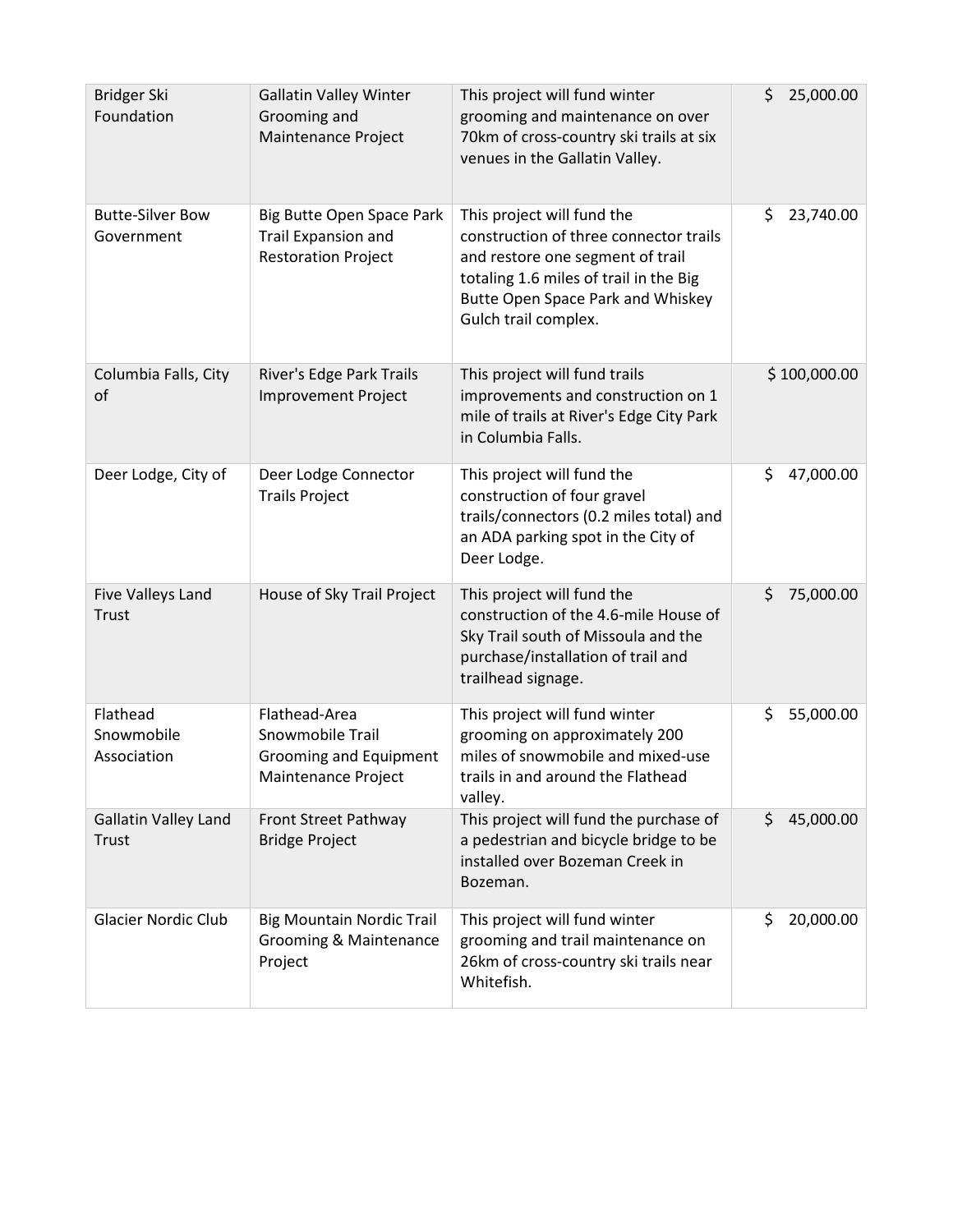| <b>Great Falls Trail Bike</b><br><b>Riders Association</b> | Helena-Lewis & Clark<br>National Forest-Jefferson<br>Division Trail Safety and<br>Maintenance Project | This project will fund trail safety and<br>maintenance on designated<br>motorized trails in the Highwood<br>Mountains, Castle Mountains and<br>Little Belt Mountains of the Jefferson<br>Division of the Helena-Lewis & Clark<br>National Forest.                                                                                                                                                     | Ś. | 59,853.12 |
|------------------------------------------------------------|-------------------------------------------------------------------------------------------------------|-------------------------------------------------------------------------------------------------------------------------------------------------------------------------------------------------------------------------------------------------------------------------------------------------------------------------------------------------------------------------------------------------------|----|-----------|
| Kings Hill Grooming<br>Association                         | Kings Hill Snowmobile<br><b>Trail Grooming and</b><br>Maintenance Project                             | This project will fund snowmobile<br>trail grooming and maintenance on<br>267 miles in the Little Belt Mountains<br>near Neihart.                                                                                                                                                                                                                                                                     | \$ | 55,200.00 |
| Kootenai Cross-<br>Country Ski Club, Inc                   | <b>Flower Creek Vault Toilet</b><br><b>Installation Project</b>                                       | This project will fund the purchase<br>and installation of a vault toilet for<br>the Flower Creek Nordic Trail Course<br>near Libby.                                                                                                                                                                                                                                                                  | \$ | 15,000.00 |
| Last Chance<br><b>Audubon Society</b>                      | Jane Beasley Memorial<br><b>Trail Construction Project</b>                                            | This project will fund the restoration<br>of a 300-yard non-motorized trail on<br>the southwest side of Spring Meadow<br>Lake in Spring Meadow Lake State<br>Park in Helena.                                                                                                                                                                                                                          | \$ | 8,463.72  |
| Lone Pine State Park                                       | Lone Pine State Park Trail<br>Rehabilitation and Bridge<br><b>Replacement Project</b>                 | This project will fund the<br>replacement of a wooden pedestrian<br>bridge and trail rehabilitation of<br>0.17mi of trail in Lone Pine State Park<br>near Kalispell.                                                                                                                                                                                                                                  | \$ | 70,300.00 |
| Missoula Nordic Ski<br>Club                                | Arctic Cat Bearcat<br>Snowmobile Purchase<br>Project                                                  | This project will fund the purchase of<br>an Arctic Cat Bearcat snowmobile for<br>grooming Missoula-area cross-<br>country ski trails.                                                                                                                                                                                                                                                                | \$ | 16,000.00 |
| Montana Trail<br>Vehicle Riders<br>Association             | <b>Statewide USFS and BLM</b><br><b>Motorized Trail</b><br>Maintenance Project<br>(Phase VII)         | This project will fund Phase VII of<br>maintenance on designated<br>motorized routes on USFS and BLM<br>lands throughout Montana, including<br>the Custer-Gallatin NF (55 miles), the<br>Beaverhead-Deerlodge NF (75 miles),<br>the Helena-Lewis & Clark NF (15<br>miles), the BLM Clancy & Pipestone<br>Recreation Areas (44.5 miles), and<br>the BLM Shepherd Ah Nei Recreation<br>Area (19 miles). | Ś. | 60,000.00 |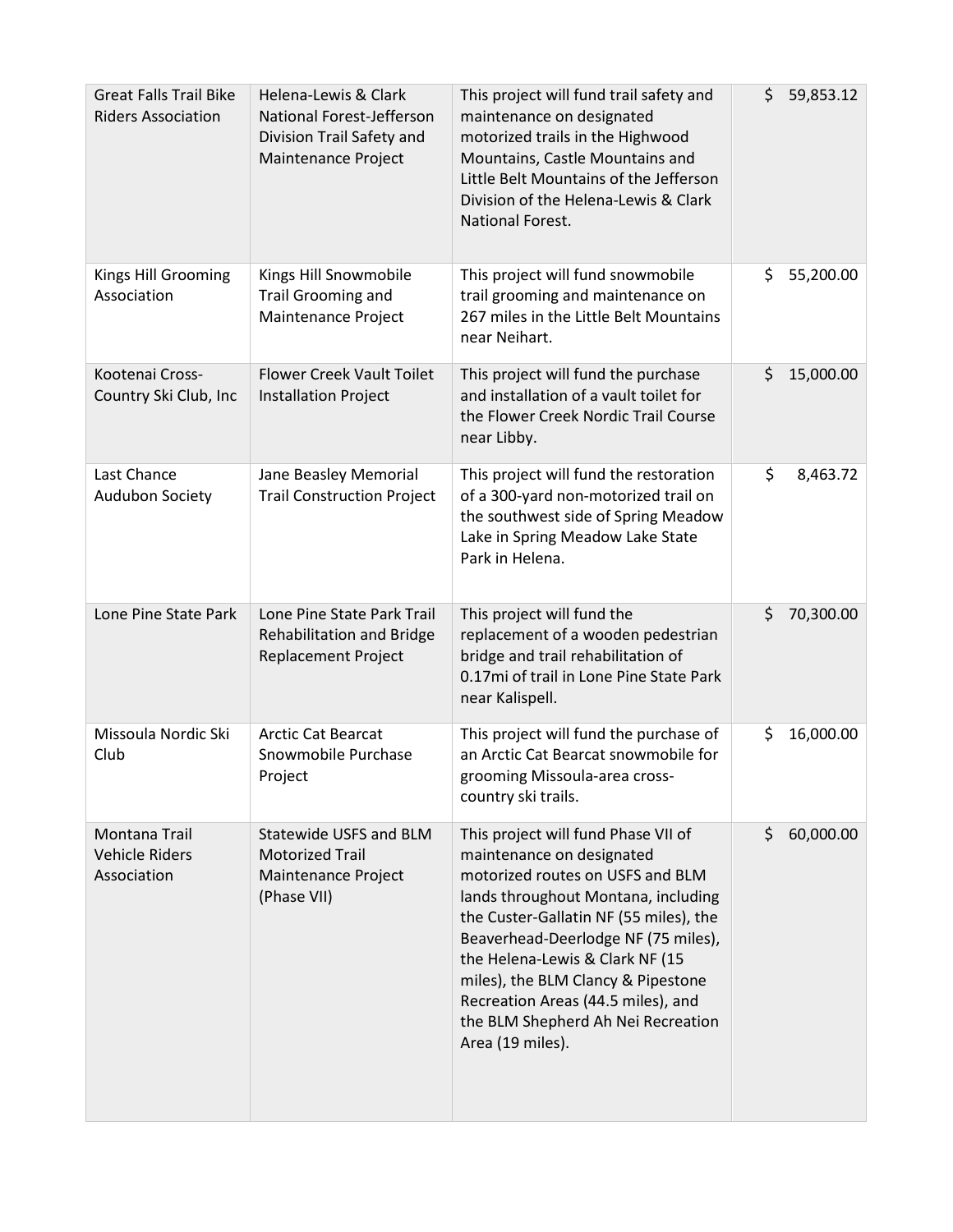| <b>Montana Wilderness</b><br>Association                            | <b>Volunteer Trail Crew</b><br>Project: Eight Trail<br><b>Maintenance Projects</b><br><b>Across Montana</b> | This project will fund volunteer trail<br>crews on eight individual multi-day<br>projects across Montana, totaling<br>approximately 25 miles of<br>maintenance.                                                                                                                                                  | \$ | 25,824.00 |
|---------------------------------------------------------------------|-------------------------------------------------------------------------------------------------------------|------------------------------------------------------------------------------------------------------------------------------------------------------------------------------------------------------------------------------------------------------------------------------------------------------------------|----|-----------|
| <b>National Park</b><br>Service-Yellowstone<br><b>National Park</b> | <b>Yellowstone River Trail</b><br><b>Restoration Project (Phase</b><br>$\vert \vert$                        | This project will fund an MCC trail<br>crew to conduct drainage and<br>restoration work on the Yellowstone<br>River Trail between Blacktail Creek<br>and Cottonwood Creek<br>(approximately 3 miles) in<br>Yellowstone National Park.                                                                            | \$ | 11,250.00 |
| Seeley Lake Nordic<br>Ski Club                                      | Seeley Lake Nordic Ski<br>Trail Maintenance,<br>Grooming, and<br><b>Improvements Project</b>                | This project will fund winter<br>grooming and trail<br>maintenance/improvement projects<br>on the Seeley Creek Nordic Ski Trails.                                                                                                                                                                                | \$ | 6,830.00  |
| Seeley Lake ROCKS                                                   | Hill 16 Community Trail<br><b>System Construction</b><br>Project (Phase 2)                                  | This project will fund the<br>construction of 0.5 miles of trail, the<br>reconstruction 4.5 miles of road to<br>trail tread, the installation of trail<br>signage, and the controlling of<br>trailside weeds at the Hill 16<br>Community Trail System adjacent to<br>Placid Lake State Park near Seeley<br>Lake. | \$ | 23,920.00 |
| Selway Bitterroot<br>Frank Church<br>Foundation                     | Selway Bitterroot<br><b>Wilderness Trail</b><br><b>Restoration Project</b>                                  | This project will fund nine single and<br>multi-day volunteer projects between<br>July and August 2020 to clear and<br>restore approximately 19 miles of<br>trails within the Bitterroot National<br>Forest.                                                                                                     | \$ | 14,142.57 |
| <b>Silver Crest Trails</b><br>Association                           | Silver Crest Nordic Ski<br><b>Trails Grooming and</b><br>Maintenance Project                                | This project will fund winter<br>grooming and trail maintenance<br>on 12 miles of cross-country ski trails<br>at Kings Hill near Neihart.                                                                                                                                                                        | Ś  | 10,900.00 |
| Swan Valley<br>Connections                                          | <b>Mission Mountains and</b><br>Swan Front Trails and<br><b>Backcountry Services</b><br>Project             | This project will fund maintenance of<br>approximately 92 miles of<br>established trails in the Mission<br>Mountains Wilderness and Swan<br>Front Trails in the Swan Watershed.                                                                                                                                  | \$ | 45,000.00 |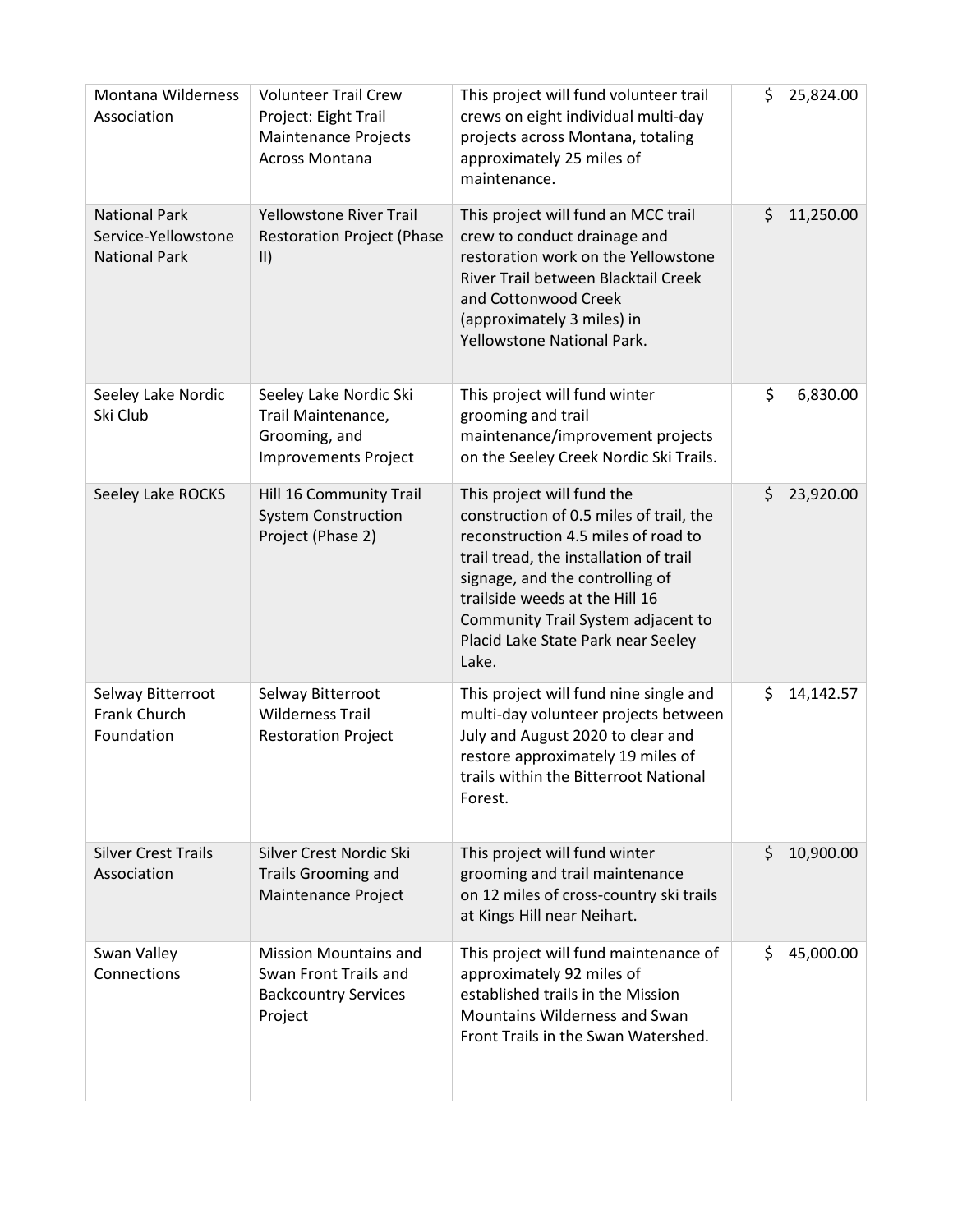| Three Forks, City of                                                                                 | Jefferson Street Loop Trail<br>Project                                                       | This project will fund the<br>construction of 1.4 miles of asphalt<br>trail along Jefferson Street on the<br>west side of Three Forks.                                                                                                                                | \$<br>60,000.00 |
|------------------------------------------------------------------------------------------------------|----------------------------------------------------------------------------------------------|-----------------------------------------------------------------------------------------------------------------------------------------------------------------------------------------------------------------------------------------------------------------------|-----------------|
| <b>Troy Snowmobile</b><br>Club                                                                       | Troy-Area Snowmobile<br><b>Grooming and Trail</b><br>Maintenance Project                     | This project will fund winter<br>grooming and trail maintenance of<br>snowmobile and multi-use trails on<br>the Kootenai National Forest near<br>Troy.                                                                                                                | \$<br>25,000.00 |
| University of<br>Montana - Research<br>and Sponsored<br>Programs                                     | Missoula M Trail<br><b>Rehabilitation Project</b>                                            | This project will fund the<br>rehabilitation of 0.75 miles of the M<br>Trail in Missoula, including installing<br>rock and treated-wood waterbars,<br>rebuilding eight switchback stairs,<br>and replacing shortcut control<br>fencing.                               | \$<br>26,600.00 |
| <b>USFS-Custer Gallatin</b><br><b>National Forest-</b><br><b>Beartooth Ranger</b><br><b>District</b> | <b>USFS Beartooth Ranger</b><br><b>District Trail Maintenance</b><br>and Improvement Project | This project will fund approximately<br>260 miles of maintenance and 6 miles<br>of trail improvement on Initial Creek<br>#92, West Rosebud #19, and Line<br>Creek Basin #7.4 trails within the<br>USFS Custer-Gallatin National Forest,<br>Beartooth Ranger District. | \$<br>35,000.00 |
| <b>USFS-Custer Gallatin</b><br><b>National Forest-</b><br>Bozeman Ranger<br><b>District</b>          | <b>USFS Bozeman Ranger</b><br><b>District Trails and</b><br>Volunteer Coordinator<br>Project | This project will fund volunteer<br>coordination and seasonal staff to<br>increase maintenance capacity on<br>300 miles of summer trail and 100<br>miles of winter trail within the USFS<br>Custer-Gallatin National Forest,<br>Bozeman Ranger District.              | \$<br>30,000.00 |
| <b>USFS-Custer Gallatin</b><br><b>National Forest-</b><br>Gardiner Ranger<br><b>District</b>         | Cooke City Winter<br>Recreation Safety and<br><b>Awareness Project</b>                       | This project will fund a winter trail<br>steward to increase winter recreation<br>safety, awareness and education for<br>motorized and non-motorized<br>recreationalists through personal<br>contacts, signage, and publications in<br>the Cooke City Area.           | \$<br>13,790.00 |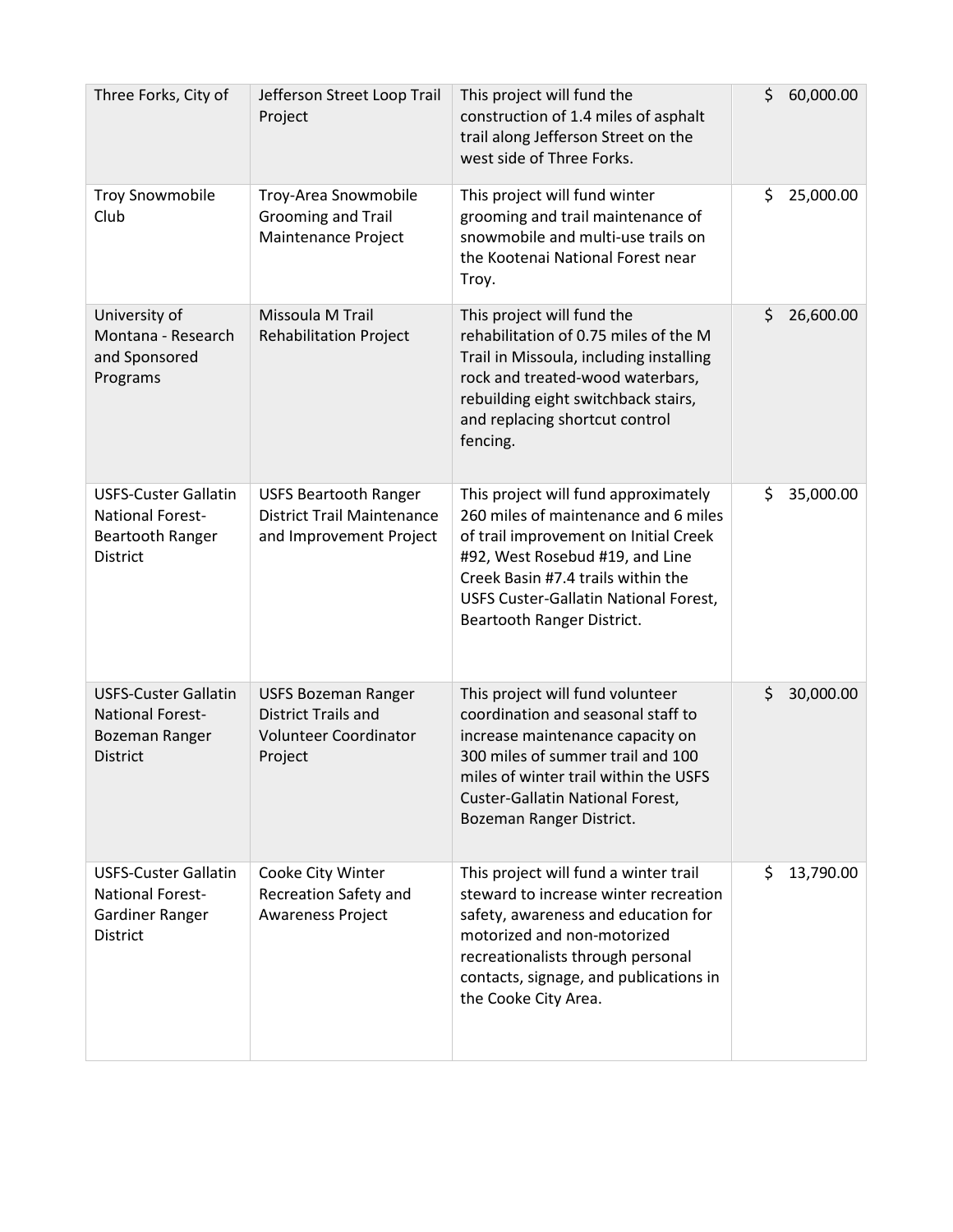| <b>USFS-Custer Gallatin</b><br><b>National Forest-</b><br>Yellowstone Ranger<br><b>District</b> | <b>USFS Yellowstone Ranger</b><br><b>District Trail Maintenance</b><br>Project                                                                            | This project will fund the<br>maintenance of 178 miles of trails<br>within the USFS Custer-Gallatin<br>National Forest, Yellowstone Ranger<br>District, including clearing downfall,<br>cleaning and installing drainage<br>structures, public education, sign<br>installation, and trailhead<br>maintenance. | \$<br>30,000.00 |
|-------------------------------------------------------------------------------------------------|-----------------------------------------------------------------------------------------------------------------------------------------------------------|---------------------------------------------------------------------------------------------------------------------------------------------------------------------------------------------------------------------------------------------------------------------------------------------------------------|-----------------|
| USFS-Flathead<br><b>Avalanche Center</b>                                                        | Northwest Montana<br><b>Avalanche Forecasting</b><br>and Awareness Project                                                                                | This project will fund daily avalanche<br>forecasts and avalanche awareness<br>for over 150,000 motorized and non-<br>motorized recreationalists in<br>northwest Montana.                                                                                                                                     | 35,000.00<br>\$ |
| USFS-Flathead<br><b>National Forest-</b><br>Swan Lake Ranger<br>District (Tally RD)             | <b>USFS Tally Lake Ranger</b><br><b>District Front-Country</b><br><b>Trails Maintenance and</b><br><b>Historic Trail</b><br><b>Reconstruction Project</b> | This project will fund general<br>maintenance of front-country trails<br>and reconstruction of a historical<br>section of the Ralph Thayer National<br>Recreation Trail within the USFS<br>Flathead National Forest, Tally Lake<br>Ranger District.                                                           | \$<br>35,000.00 |
| USFS-Gallatin<br><b>National Forest-</b><br>Avalanche Center                                    | Southwest Montana<br><b>Avalanche Forecasting</b><br>and Awareness Project                                                                                | This project will fund daily avalanche<br>forecasts and avalanche awareness<br>for motorized and non-motorized<br>recreationalists on the USFS Custer-<br><b>Gallatin National Forest in southwest</b><br>Montana.                                                                                            | \$<br>35,000.00 |
| <b>USFS-Helena Lewis</b><br>and Clark National<br>Forest-Lincoln<br>Ranger District             | <b>USFS Lincoln Ranger</b><br><b>District Beaver Creek</b><br><b>Mountain Bike Trail</b><br><b>Construction Project</b><br>(Phase 2)                      | This project will fund the<br>construction of 1.23 miles of<br>mountain-bike trail in the Beaver<br>Creek area within the USFS Helena-<br>Lewis & Clark National Forest, Lincoln<br>Ranger District.                                                                                                          | \$<br>16,476.00 |
| USFS-Kootenai<br><b>National Forest</b>                                                         | Kootenai National Forest<br><b>Avalanche Forecasting</b><br>and Awareness Project                                                                         | This project will fund bi-weekly<br>avalanche forecasts and avalanche<br>awareness for motorized and non-<br>motorized recreationalists in Lincoln<br>and Sanders Counties.                                                                                                                                   | \$<br>19,092.00 |